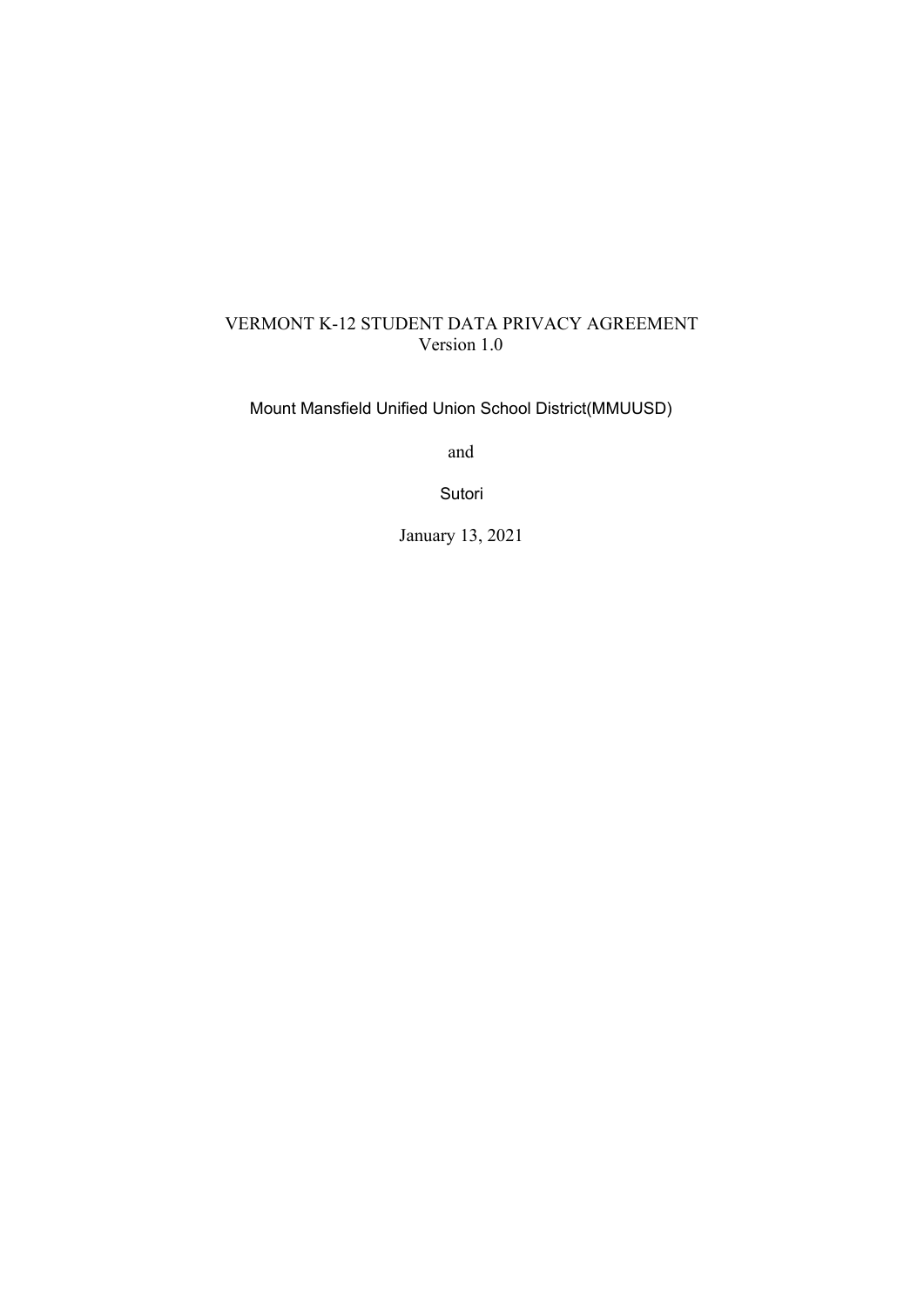This Vermont Student Data Privacy Agreement ("DPA") is entered into by and between the [Insert Name] (hereinafter referred to as "LEA") and [Name of Company] (hereinafter referred to as "Provider") on [Insert Date]. The Parties agree to the terms as stated herein.

### **RECITALS**

**WHEREAS,** the Provider has agreed to provide the Local Education Agency ("LEA") with certain digital educational services ("Services") pursuant to a contract dated [Insert Date] ("Service Agreement"); and

**WHEREAS,** in order to provide the Services described in the Service Agreement, the Provider may receive or create and the LEA may provide documents or data that are covered by several federal statutes, among them, the Family Educational Rights and Privacy Act ("FERPA") at 20 U.S.C. 1232g (34 CFR Part 99), Children's Online Privacy Protection Act ("COPPA"), 15 U.S.C. 6501-6506; and the Protection of Pupil Rights Amendment ("PPRA") 20 U.S.C. 1232h; and

**WHEREAS**, this Agreement complies with Vermont laws and Federal Law.

WHEREAS, for the purposes of this DPA, Provider is a school official with legitimate educational interests in accessing educational records pursuant to the Service Agreement; and

WHEREAS, the Parties wish to enter into this DPA to ensure that the Service Agreement conforms to the requirements of the privacy laws referred to above and to establish implementing procedures and duties: and

**WHEREAS**, the Provider may, by signing the "General Offer of Privacy Terms" (Exhibit "E"), agree to allow other LEAs the opportunity to accept and enjoy the benefits of this DPA for the Services described herein, without the need to negotiate terms in a separate DPA.

**NOW THEREFORE,** for good and valuable consideration, the parties agree as follows:

### **ARTICLE I: PURPOSE AND SCOPE**

1. **Purpose of DPA**. The purpose of this DPA is to describe the duties and responsibilities to protect student data transmitted to Provider from the LEA pursuant to the Service Agreement, including compliance with all applicable statutes, including the FERPA, PPRA, COPPA, and other applicable Vermont State laws, all as may be amended from time to time. In performing these services, the Provider shall be considered a School Official with a legitimate educational interest, and performing services otherwise provided by the LEA. With respect to the use and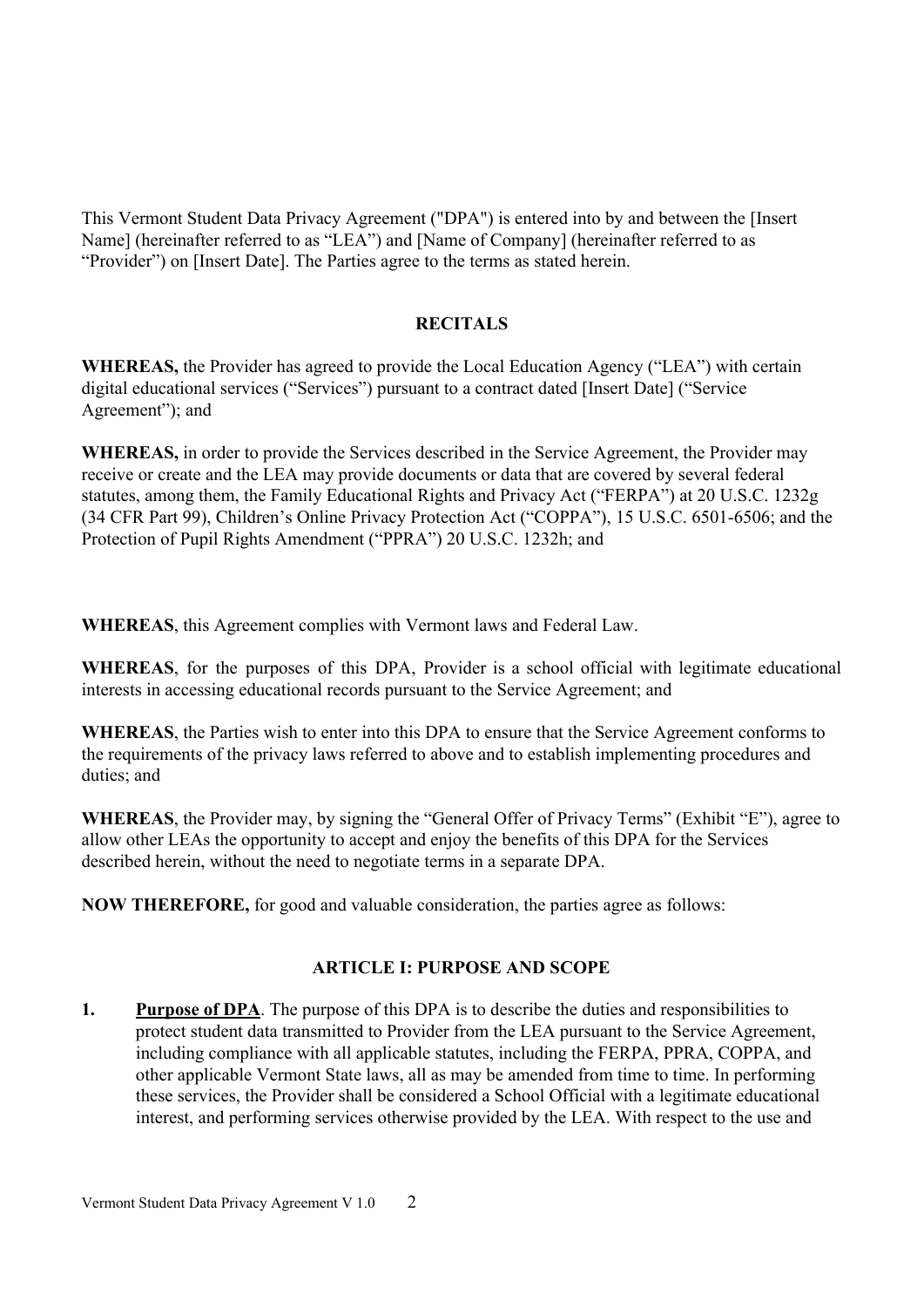maintenance of Student Data, Provider shall be under the direct control and supervision of the LEA.

2. Nature of Services Provided. The Provider has agreed to provide the following digital educational products and services described below and as may be further outlined in Exhibit "A" hereto<sup>-</sup>

### **Online Computer Software**

- 3. Student Data to Be Provided. The Parties shall indicate the categories of student data to be provided in the Schedule of Data, attached hereto as Exhibit "B"
- 4. DPA Definitions. The definition of terms used in this DPA is found in Exhibit " $C$ ". In the event of a conflict, definitions used in this DPA shall prevail over term used in the Service Agreement.

## **ARTICLE II: DATA OWNERSHIP AND AUTHORIZED ACCESS**

- 1. Student Data Property of LEA. All Student Data transmitted to the Provider pursuant to the Service Agreement is and will continue to be the property of and under the control of the LEA. The Provider further acknowledges and agrees that all copies of such Student Data transmitted to the Provider, including any modifications or additions or any portion thereof from any source, are subject to the provisions of this Agreement in the same manner as the original Student Data. The Parties agree that as between them, all rights, including all intellectual property rights in and to Student Data contemplated per the Service Agreement shall remain the exclusive property of the LEA. For the purposes of FERPA, the Provider shall be considered a School Official, under the control and direction of the LEAs as it pertains to the use of Student Data notwithstanding the above. Provider may transfer pupil-generated content to a separate account, according to the procedures set forth below.
- 2. Parent Access. LEA shall establish reasonable procedures by which a parent, legal guardian, or eligible student may review Student Data in the pupil's records, correct erroneous information, and procedures for the transfer of pupil-generated content to a personal account, consistent with the functionality of services. Provider shall respond in a timely manner (and no later than 45 days from the date of the request) to the LEA's request for Student Data in a pupil's records held by the Provider to view or correct as necessary. In the event that a parent of a pupil or other individual contacts the Provider to review any of the Student Data accessed pursuant to the Services, the Provider shall refer the parent or individual to the LEA, who will follow the necessary and proper procedures regarding the requested information.
- 3. Separate Account. If pupil generated content is stored or maintained by the Provider as part of the Services described in Exhibit "A", Provider shall, at the request of the LEA, transfer said pupil generated content to a separate student account upon termination of the Service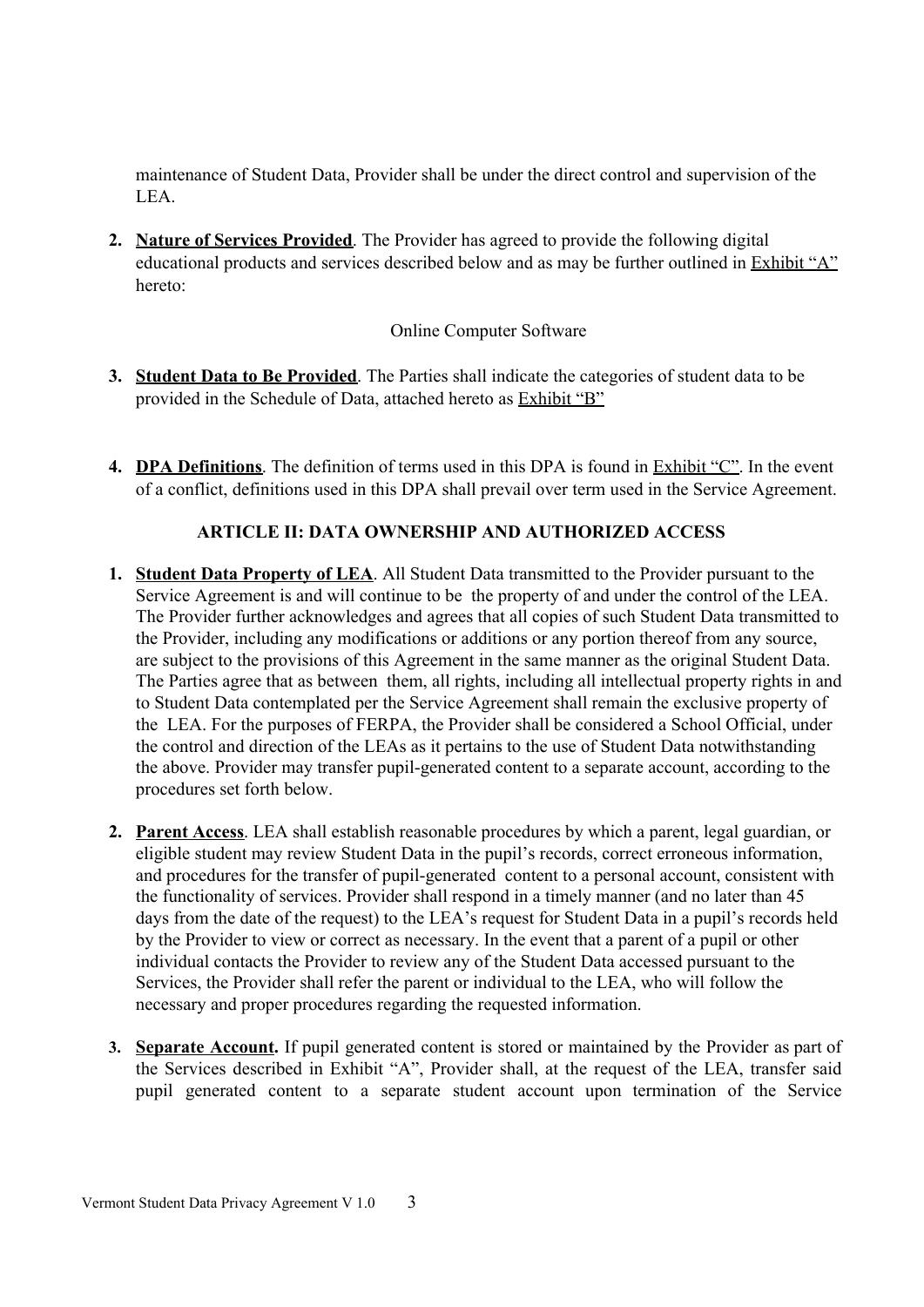Agreement; provided, however, such transfer shall only apply to pupil generated content that is severable from the Service.

- 4. Third Party Request. Should a Third Party, including law enforcement and government entities, contact Provider with a request for data held by the Provider pursuant to the Services, the Provider shall redirect the Third Party to request the data directly from the LEA. Provider shall notify the LEA in advance of a compelled disclosure to a Third Party.
- 5. Subprocessors. Provider shall enter into written agreements with all Subprocessors performing functions pursuant to the Service Agreement, whereby the Subprocessors agree to protect Student Data in manner consistent with the terms of this DPA

### **ARTICLE III: DUTIES OF LEA**

- 1. Privacy Compliance. LEA shall provide data for the purposes of the Service Agreement in compliance with FERPA, COPPA, PPRA, and all other privacy statutes.
- 2. Annual Notification of Rights. If the LEA has a policy of disclosing education records under FERPA (34 CFR  $\S$  99.31 (a) (1)), LEA shall include a specification of criteria for determining who constitutes a school official and what constitutes a legitimate educational interest in its Annual notification of rights.
- 3. Reasonable Precautions. LEA shall take reasonable precautions to secure usernames, passwords, and any other means of gaining access to the services and hosted data.
- 4. Unauthorized Access Notification. LEA shall notify Provider promptly of any known or suspected unauthorized access. LEA will assist Provider in any efforts by Provider to investigate and respond to any unauthorized access.

### **ARTICLE IV: DUTIES OF PROVIDER**

- **1. Privacy Compliance.** The Provider shall comply with all applicable State and Federal laws and regulations pertaining to data privacy and security, including FERPA, COPPA, PPRA, and all other privacy statutes.
- 2. Authorized Use. The data shared pursuant to the Service Agreement, including persistent unique identifiers, shall be used for no purpose other than the Services stated in the Service Agreement and/or otherwise authorized under the statutes referred to in subsection (1), above. Provider also acknowledges and agrees that it shall not make any re-disclosure of any Student Data or any portion thereof, including without limitation, meta data, user content or other non-public information and/or personally identifiable information contained in the Student Data, without the express written consent of the LEA.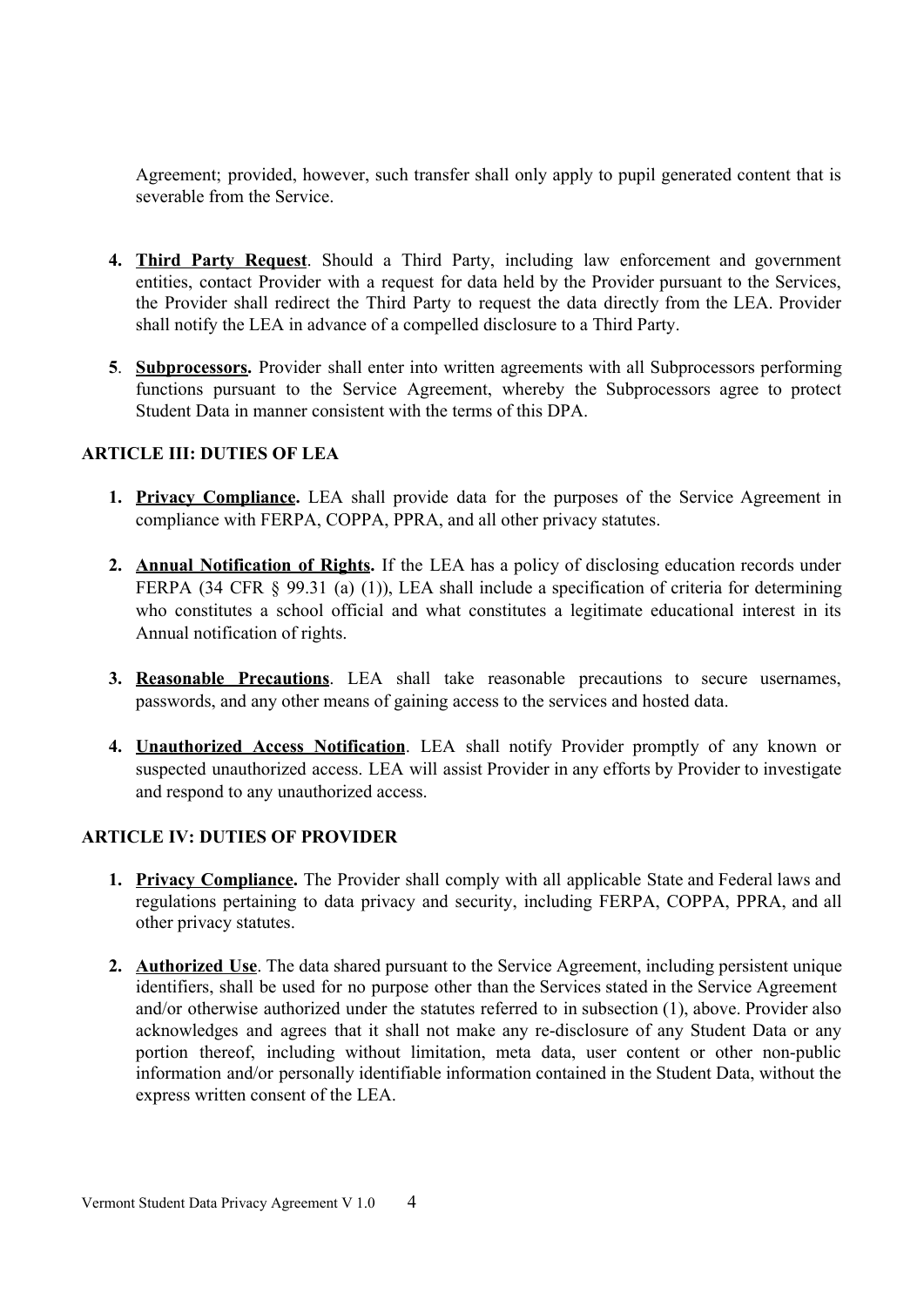- 3. Employee Obligation. Provider shall require all employees and agents who have access to Student Data to comply with all applicable provisions of this DPA with respect to the data shared under the Service Agreement.
- 4. No Disclosure. De-identified information may be used by the Provider for the purposes of development, research, and improvement of educational sites, services, or applications, as any other member of the public or party would be able to use de-identified data pursuant to 34 CFR 99.31(b). Provider agrees not to attempt to re-identify de-identified Student Data and not to transfer de-identified Student Data to any party unless (a) that party agrees in writing not to attempt re-identification, and (b) prior written notice has been given to LEA who has provided prior written consent for such transfer. Provider shall not copy, reproduce or transmit any data obtained under the Service Agreement and/or any portion thereof, except as necessary to fulfill the Service Agreement.
- 5. Disposition of Data. Upon written request and in accordance with the applicable terms in subsection a or b, below, Provider shall dispose or delete all Student Data obtained under the Service Agreement when it is no longer needed for the purpose for which it was obtained. Disposition shall include (1) the shredding of any hard copies of any Student Data; (2) Erasing; or (3) Otherwise modifying the personal information in those records to make it unreadable or indecipherable by human or digital means. Nothing in the Service Agreement authorizes Provider to maintain Student Data obtained under the Service Agreement beyond the time period reasonably needed to complete the disposition. Provider shall provide written notification to LEA when the Student Data has been disposed. The duty to dispose of Student Data shall not extend to data that has been de-identified or placed in a separate Student account, pursuant to the other terms of the DPA. The LEA may employ a "Request for Return or Deletion of Student Data" form, a copy of which is attached hereto as Exhibit "D". Upon receipt of a request from the LEA, the Provider will immediately provide the LEA with any specified portion of the Student Data within ten (10) calendar days of receipt of said request.
	- a. Partial Disposal During Term of Service Agreement. Throughout the Term of the Service Agreement, LEA may request partial disposal of Student Data obtained under the Service Agreement that is no longer needed. Partial disposal of data shall be subject to LEA's request to transfer data to a separate account, pursuant to Article II, section 3, above.
	- b. Complete Disposal Upon Termination of Service Agreement. Upon Termination of the Service Agreement Provider shall dispose or delete all Student Data obtained under the Service Agreement. Prior to disposition of the data, Provider shall notify LEA in writing of its option to transfer data to a separate account, pursuant to Article II, section 3, above. In no event shall Provider dispose of data pursuant to this provision unless and until Provider has received affirmative written confirmation from LEA that data will not be transferred to a separate account.
- 6. Advertising Prohibition. Provider is prohibited from using or selling Student Data to (a) market or advertise to students or families/guardians; (b) inform, influence, or enable marketing,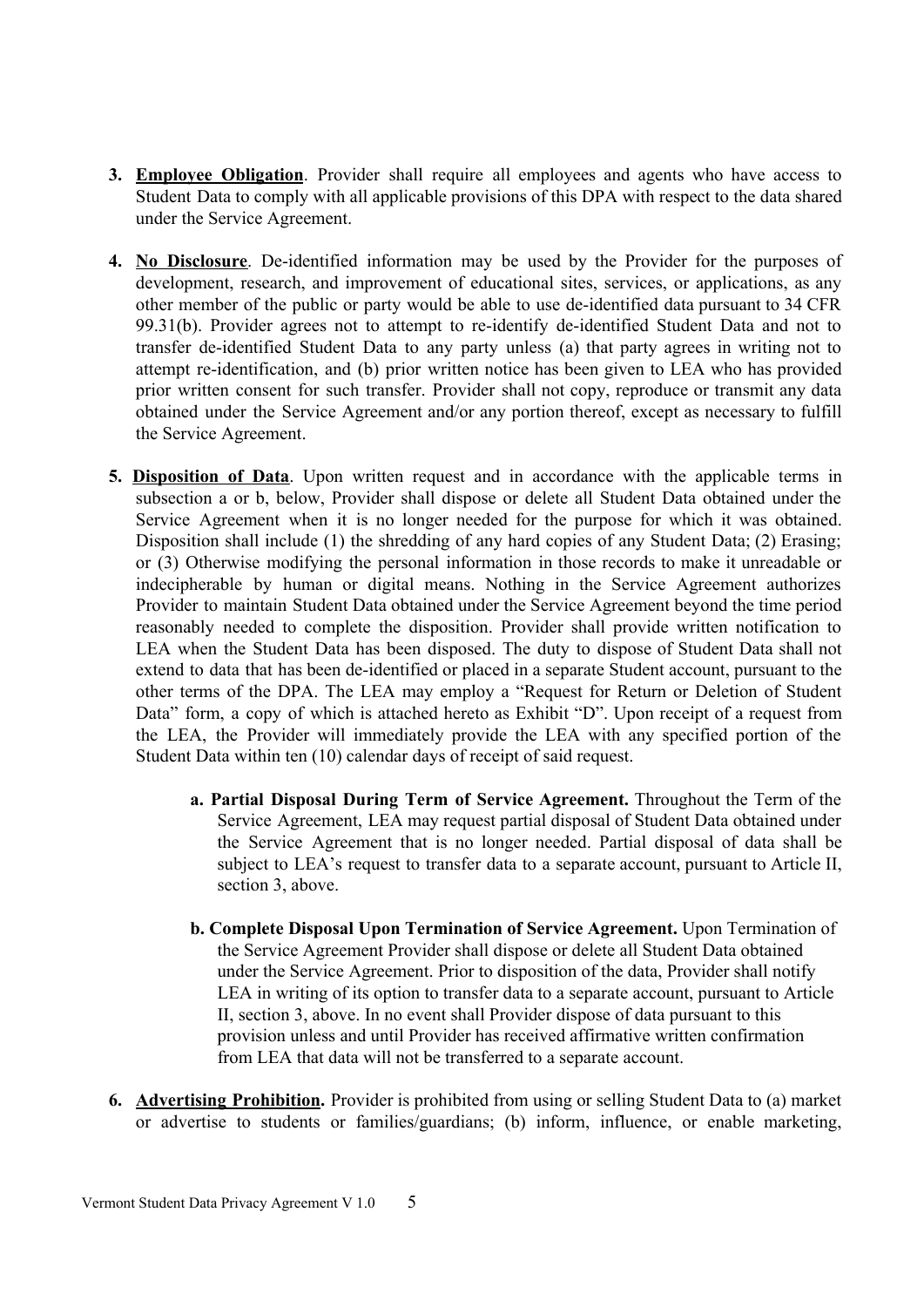advertising, or other commercial efforts by a Provider; (c) develop a profile of a student, family member/guardian or group, for any commercial purpose other than providing the Service to LEA; or (d) use the Student Data for the development of commercial products or services, other than as necessary to provide the Service to LEA. This section does not prohibit Provider from using Student Data for adaptive learning or customized student learning purposes.

### **ARTICLE V: DATA PROVISIONS**

- 1. Data Security. The Provider agrees to abide by and maintain adequate data security measures, consistent with industry standards and technology best practices, to protect Student Data from unauthorized disclosure or acquisition by an unauthorized person. The general security duties of Provider are set forth below. Provider may further detail its security programs and measures in Exhibit "F" hereto. These measures shall include, but are not limited to:
	- **a.** Passwords and Employee Access. Provider shall secure usernames, passwords, and any other means of gaining access to the Services or to Student Data, at a level suggested by the applicable standards, as set forth in Article 4.3 of NIST 800-63-3. Provider shall only provide access to Student Data to employees or contractors that are performing the Services. Employees with access to Student Data shall have signed confidentiality agreements regarding said Student Data. All employees with access to Student Records shall be subject to criminal background checks in compliance with state and local ordinances.
	- b. Destruction of Data. Provider shall destroy or delete all Student Data obtained under the Service Agreement when it is no longer needed for the purpose for which it was obtained or transfer said data to LEA or LEA's designee, according to the procedure identified in Article IV, section 5, above. Nothing in the Service Agreement authorizes Provider to maintain Student Data beyond the time period reasonably needed to complete the disposition.
	- c. Security Protocols. Both parties agree to maintain security protocols that meet industry standards in the transfer or transmission of any data, including ensuring that data may only be viewed or accessed by parties legally allowed to do so. Provider shall maintain all data obtained or generated pursuant to the Service Agreement in a secure digital environment and not copy, reproduce, or transmit data obtained pursuant to the Service Agreement, except as necessary to fulfill the purpose of data requests by LEA.
	- d. Employee Training. The Provider shall provide periodic security training to those of its employees who operate or have access to the system. Further, Provider shall provide LEA with contact information of an employee who LEA may contact if there are any security concerns or questions.
	- e. Security Technology. When the service is accessed using a supported web browser, Provider shall employ industry standard measures to protect data from unauthorized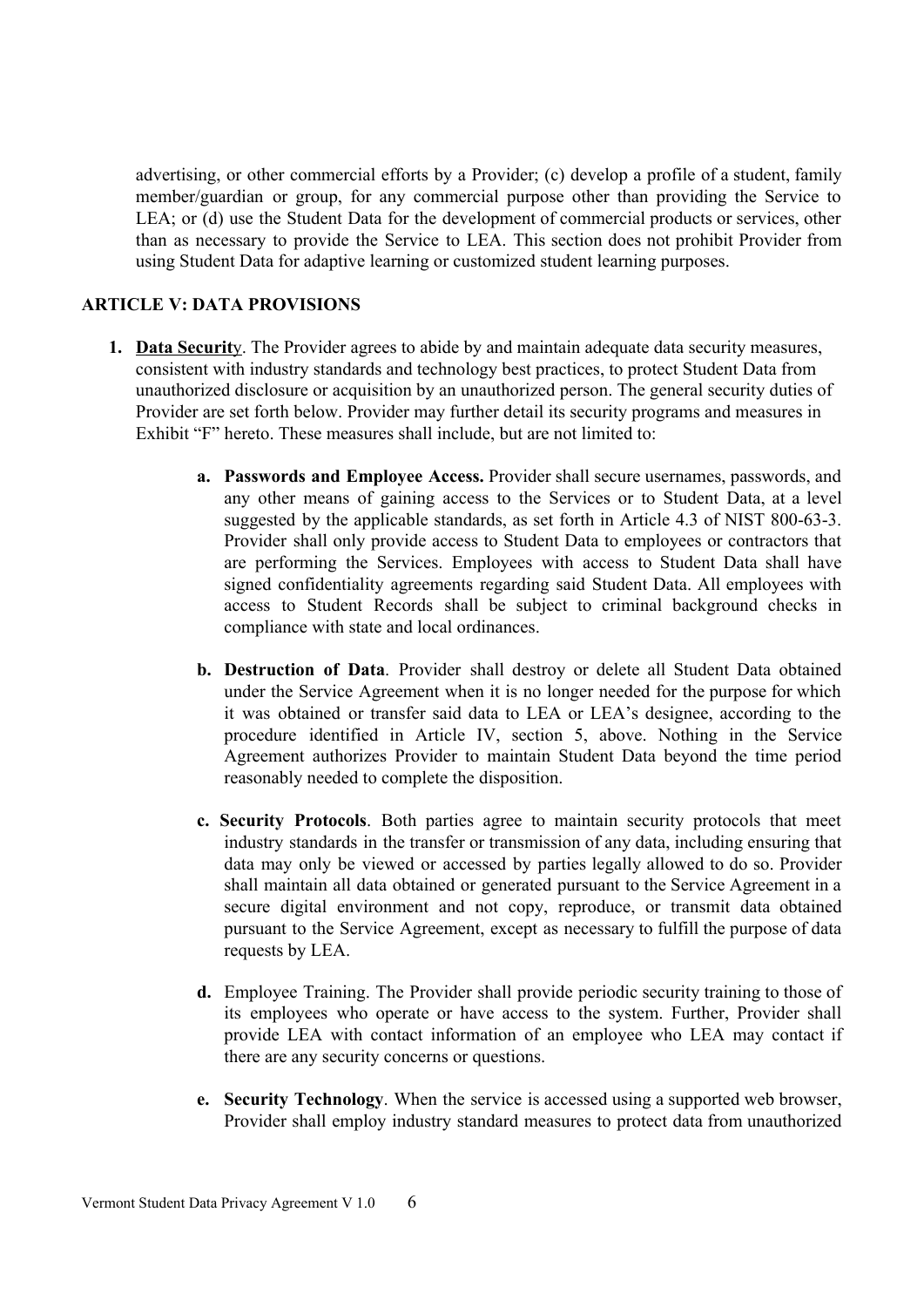access. The service security measures shall include server authentication and data encryption. Provider shall host data pursuant to the Service Agreement in an environment using a firewall that is updated according to industry standards.

- f. Security Coordinator. If different from the designated representative identified in Article VII, section 5, Provider shall provide the name and contact information of Provider's Security Coordinator for the Student Data received pursuant to the Service Agreement.
- g. Subprocessors Bound. Provider shall enter into written agreements whereby Subprocessors agree to secure and protect Student Data in a manner consistent with the terms of this Article V. Provider shall periodically conduct or review compliance monitoring and assessments of Subprocessors to determine their compliance with this Article
- h. Periodic Risk Assessment. Provider further acknowledges and agrees to conduct digital and physical periodic (no less than semi-annual) risk assessments and remediate any identified security and privacy vulnerabilities in a timely manner.
- 2. Data Breach. In the event that Student Data is accessed or obtained by an unauthorized individual, Provider shall provide notification to LEA within a reasonable amount of time of the incident, and not exceeding forty eight (48) hours. Provider shall follow the following process:
	- a. The security breach notification shall be written in plain language, shall be titled "Notice of Data Breach," and shall present the information described herein under the following headings: "What Happened," "What Information Was Involved," "What We Are Doing," "What You Can Do," and "For More Information." Additional information may be provided as a supplement to the notice.
	- **b.** The security breach notification described above in section  $2(a)$  shall include, at a minimum, the following information:
		- **i.** The name and contact information of the reporting LEA subject to this section.
		- **ii.** A list of the types of personal information that were or are reasonably believed to have been the subject of a breach.
		- **iii.** If the information is possible to determine at the time the notice is provided, then either  $(1)$  the date of the breach,  $(2)$  the estimated date of the breach, or  $(3)$  the date range within which the breach occurred. The notification shall also include the date of the notice.
		- iv. Whether the notification was delayed as a result of a law enforcement investigation, if that information is possible to determine at the time the notice is provided.
		- v. A general description of the breach incident, if that information is possible to determine at the time the notice is provided.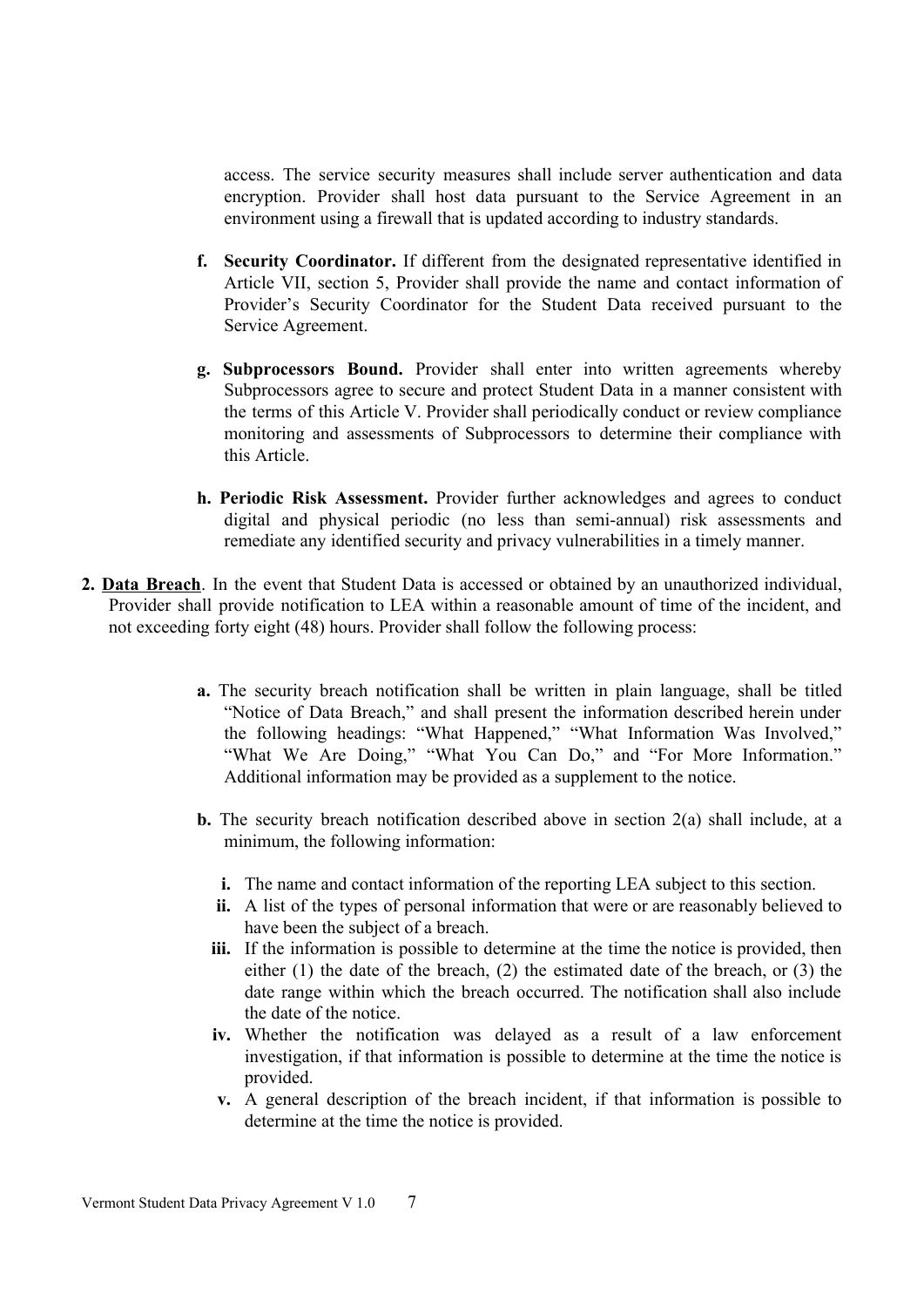- c. At LEA's discretion, the security breach notification may also include any of the following:
	- i. Information about what the agency has done to protect individuals whose information has been breached
	- **ii.** Advice on steps that the person whose information has been breached may take to protect himself or herself.
- **d.** Provider agrees to adhere to all requirements in applicable State and in federal law with respect to a data breach related to the Student Data, including, when appropriate or required, the required responsibilities and procedures for notification and mitigation of any such data breach.
- e. Provider further acknowledges and agrees to have a written incident response plan that reflects best practices and is consistent with industry standards and federal and state law for responding to a data breach, breach of security, privacy incident or unauthorized acquisition or use of Student Data or any portion thereof, including personally identifiable information and agrees to provide LEA, upon request, with a copy of said written incident response plan.
- f. Provider is prohibited from directly contacting parent, legal guardian or eligible pupil unless expressly requested by LEA. If LEA requests Provider's assistance providing notice of unauthorized access, and such assistance is not unduly burdensome to Provider, Provider shall notify the affected parent, legal guardian or eligible pupil of the unauthorized access, which shall include the information listed in subsections (b) and (c), above. If requested by LEA, Provider shall reimburse LEA for costs incurred to notify parents/families of a breach not originating from LEA's use of the Service
- g. In the event of a breach originating from LEA's use of the Service, Provider shall cooperate with LEA to the extent necessary to expeditiously secure Student Data.

### **ARTICLE VI- GENERAL OFFER OF PRIVACY TERMS**

Provider may, by signing the attached Form of General Offer of Privacy Terms (General Offer, attached hereto as Exhibit "E"), be bound by the terms of this DPA to any other LEA who signs the acceptance on in said Exhibit. The Form is limited by the terms and conditions described therein.

### **ARTICLE VII: MISCELLANEOUS**

- **1.** Term. The Provider shall be bound by this DPA for the duration of the Service Agreement or so long as the Provider maintains any Student Data...
- 2. Termination. In the event that either party seeks to terminate this DPA, they may do so by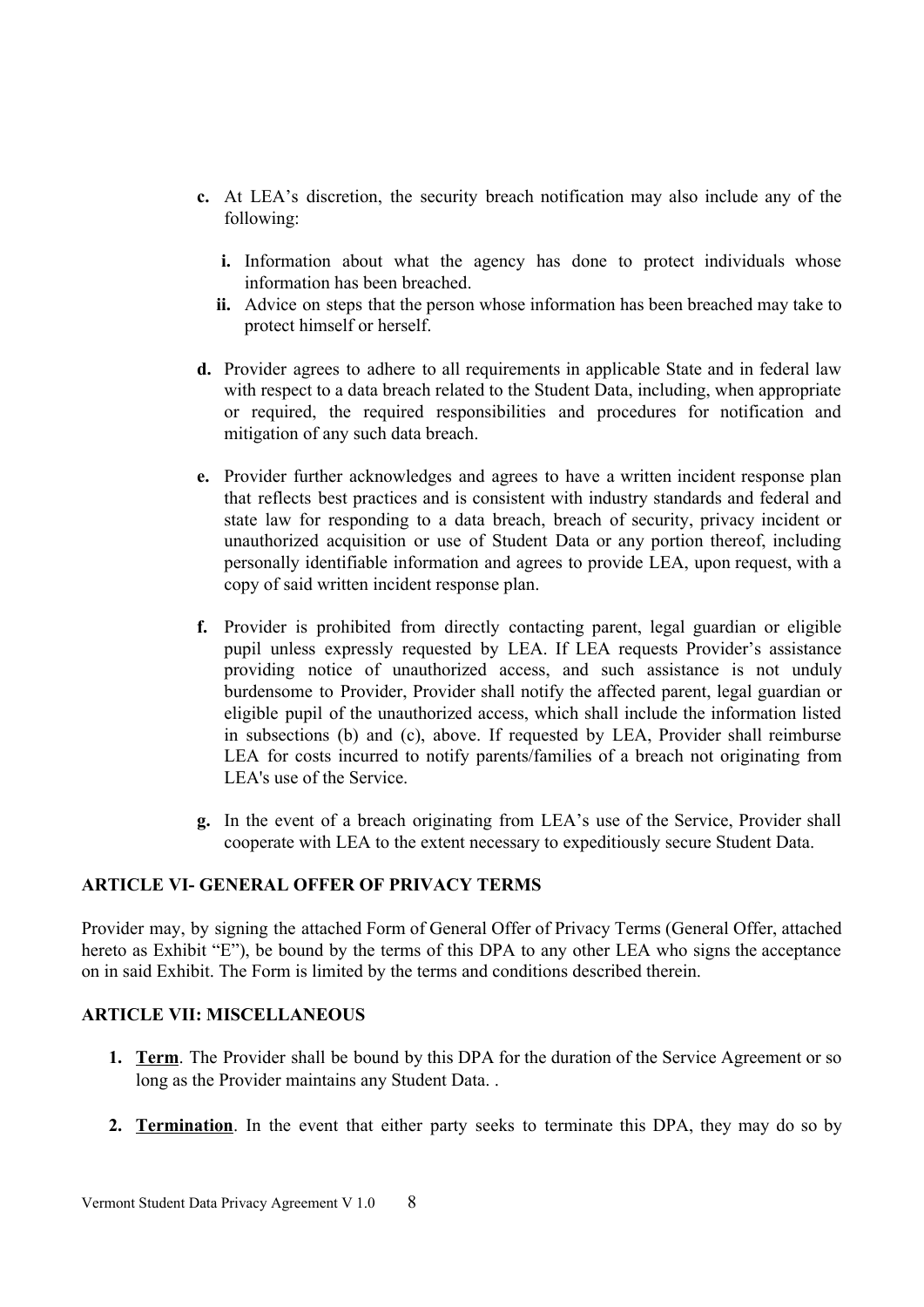mutual written consent so long as the Service Agreement has lapsed or has been terminated. LEA shall have the right to terminate the DPA and Service Agreement in the event of a material breach of the terms of this DPA.

- 3. Effect of Termination Survival. If the Service Agreement is terminated, the Provider shall destroy all of LEA's data pursuant to Article V, section 1(b), and Article II, section 3, above.
- 4. Priority of Agreements. This DPA shall govern the treatment of student data in order to comply with privacy protections, including those found in FERPA and all applicable privacy statutes identified in this DPA. In the event there is conflict between the DPA and the Service Agreement, the DPA shall apply and take precedence. Except as described in this paragraph herein, all other provisions of the Service Agreement shall remain in effect.
- 5. Notice. All notices or other communication required or permitted to be given hereunder must be in writing and given by personal delivery, or e-mail transmission (if contact information is provided for the specific mode of delivery), or first class mail, postage prepaid, sent to the designated representatives before:

### a. Designated Representatives

The designated representative for the LEA for this Agreement is:

Name: Jeff Wallis Title: Director of Technology and Network Engineering 

Sutori

The designated representative for the Provider for this Agreement is:

**Thomas Ketchell** Name: Title: CEO Contact Information: thomas@sutori.com

> b. Notification of Acceptance of General Offer of Terms. Upon execution of Exhibit E, General Offer of Terms, Subscribing LEA shall provide notice of such acceptance in writing and given by personal delivery, or e-mail transmission (if contact information is provided for the specific mode of delivery), or first class mail, postage prepaid, to the designated representative below.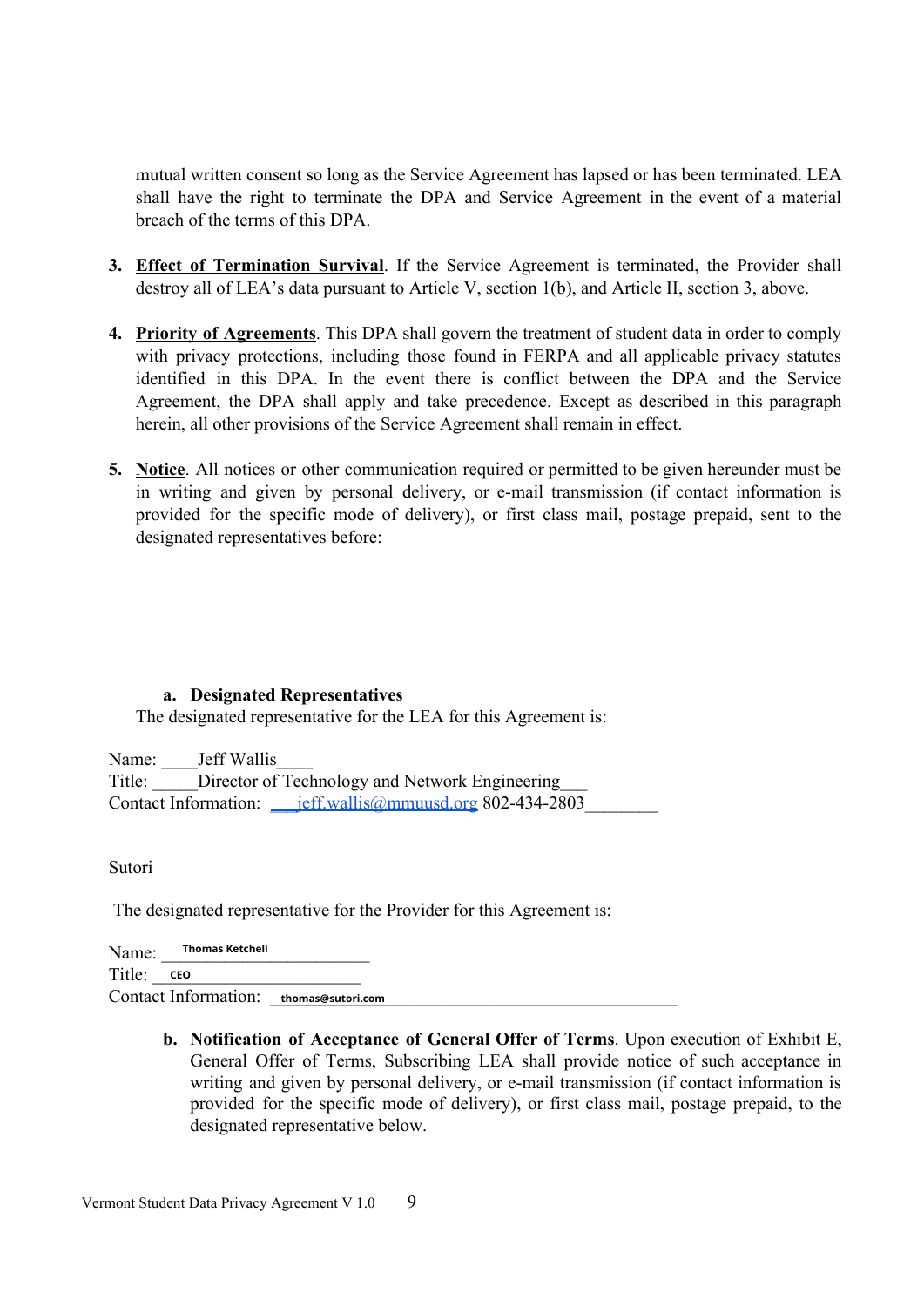The designated representative for the notice of acceptance of the General Offer of Privacy Terms is:

Name: Thomas Ketchell Title: CEO Contact Information: thomas@sutori.com

- **6. Entire Agreement**. This DPA constitutes the entire agreement of the parties relating to the subject matter hereof and supersedes all prior communications, representations, or agreements, oral or written, by the parties relating thereto. This DPA may be amended and the observance of any provision of this DPA may be waived (either generally or in any particular instance and either retroactively or prospectively) only with the signed written consent of both parties. Neither failure nor delay on the part of any party in exercising any right, power, or privilege hereunder shall operate as a waiver of such right, nor shall any single or partial exercise of any such right, power, or privilege preclude any further exercise thereof or the exercise of any other right, power, or privilege.
- 7. Severability. Any provision of this DPA that is prohibited or unenforceable in any jurisdiction shall, as to such jurisdiction, be ineffective to the extent of such prohibition or unenforceability without invalidating the remaining provisions of this DPA, and any such prohibition or unenforceability in any jurisdiction shall not invalidate or render unenforceable such provision in any other jurisdiction. Notwithstanding the foregoing, if such provision could be more narrowly drawn so as not to be prohibited or unenforceable in such jurisdiction while, at the same time, maintaining the intent of the parties, it shall, as to such jurisdiction, be so narrowly drawn without invalidating the remaining provisions of this DPA or affecting the validity or enforceability of such provision in any other jurisdiction.
- 8. Governing Law; Venue and Jurisdiction. This DPA will be governed by and construed in accordance with the laws of the State of Vermont, without regard to conflicts of law principles. Each party consents and submits to the sole and exclusive jurisdiction of Vermont's state and federal courts for any dispute arising out of or relating to this service agreement or the transactions contemplated hereby.
- 9. Authority. Provider represents that it is authorized to bind to the terms of this Agreement, including confidentiality and destruction of Student Data and any portion thereof contained therein, all related or associated institutions, individuals, employees or contractors who may have access to the Student Data and/or any portion thereof, or may own, lease or control equipment or facilities of any kind where the Student Data and portion thereof stored, maintained or used in any way. Provider agrees that any purchaser of the Provider shall also be bound to the Agreement.
- 10. Waiver. No delay or omission of the LEA to exercise any right hereunder shall be construed as a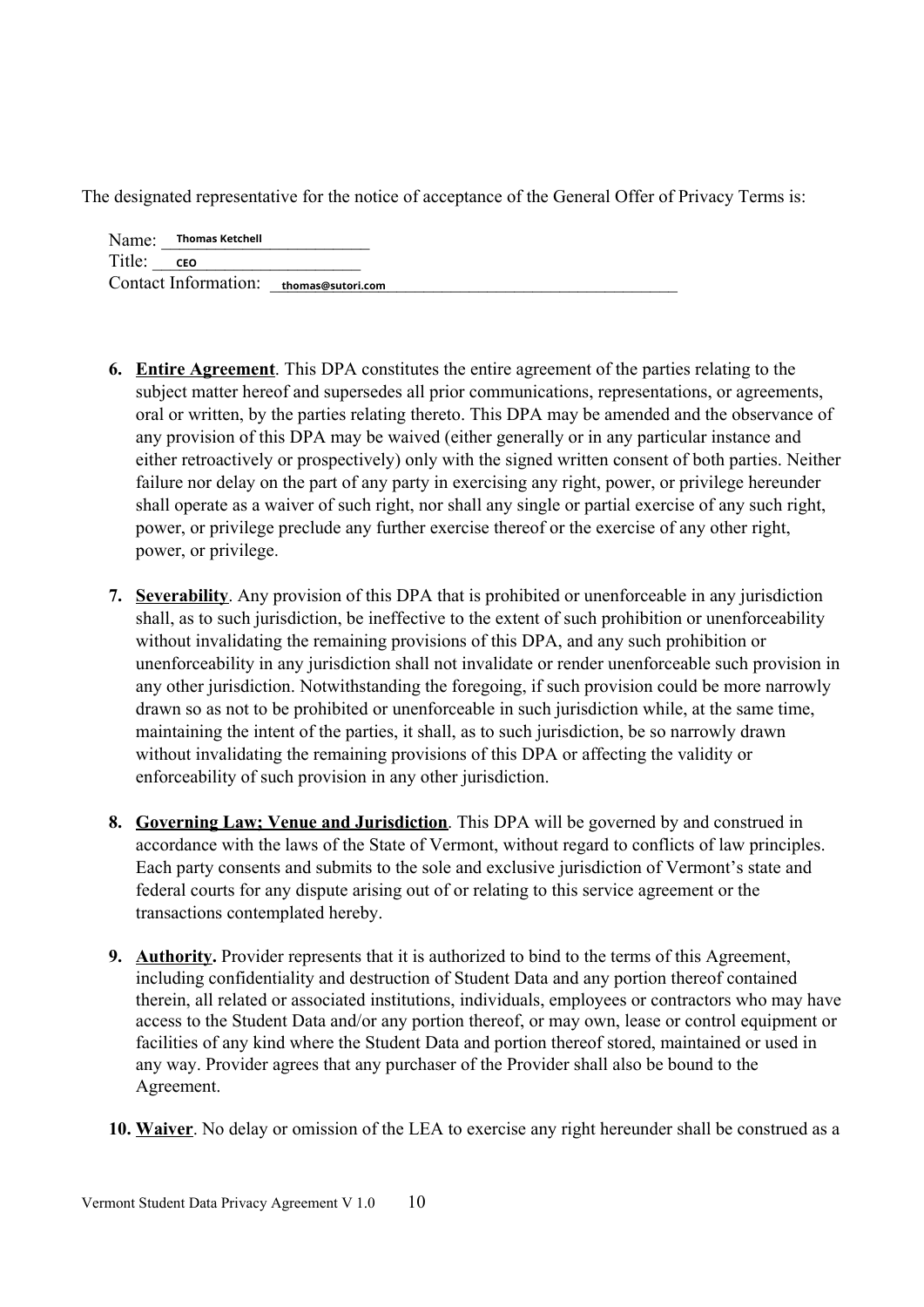waiver of any such right and the LEA reserves the right to exercise any such right from time to time, as often as may be deemed expedient.

11. Successors Bound. This DPA is and shall be binding upon the respective successors in interest to Provider in the event of a merger, acquisition, consolidation or other business reorganization or sale of all or substantially all of the assets of such business.

[Signature Page Follows]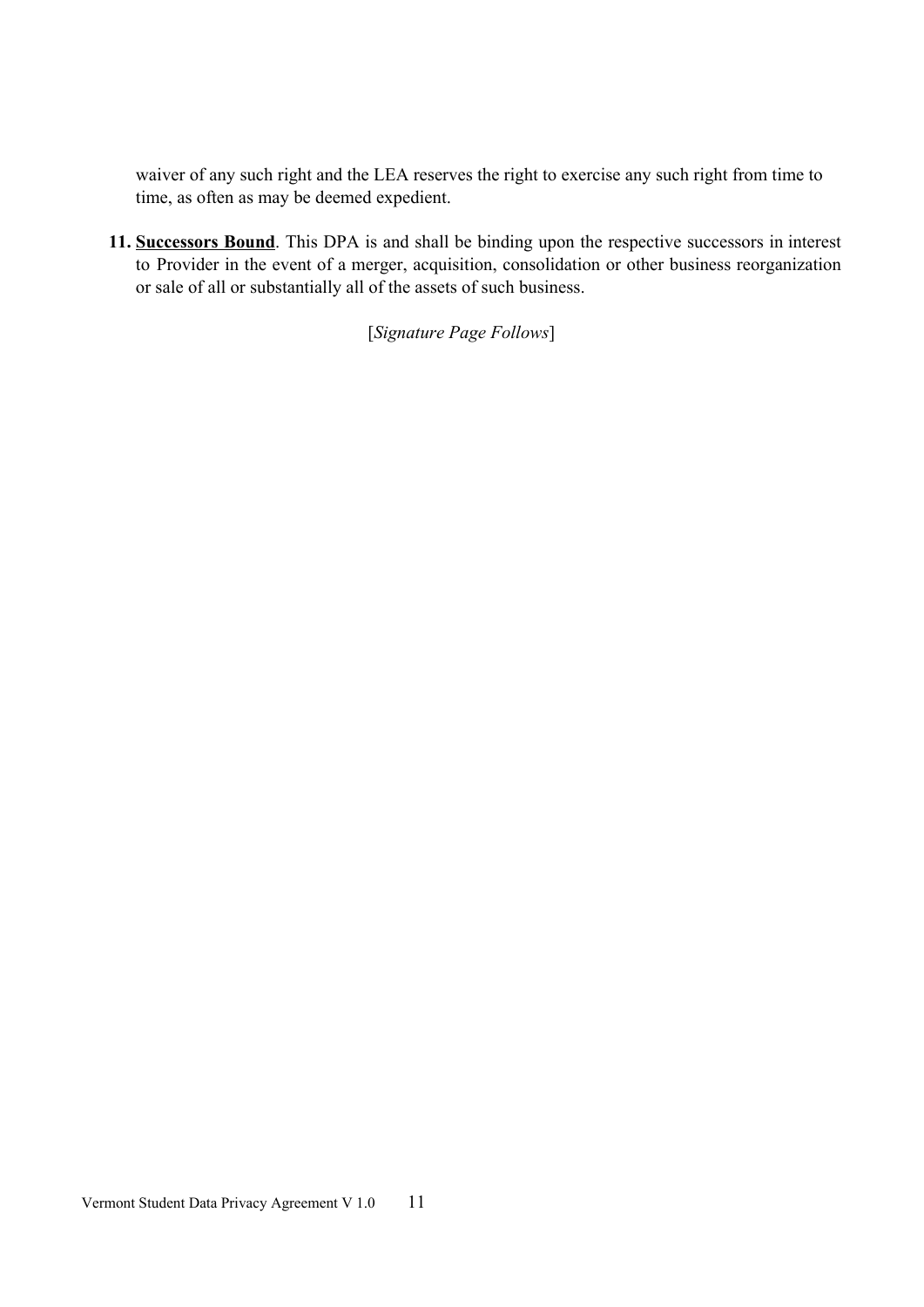IN WITNESS WHEREOF, the parties have executed this Student Data Privacy Agreement as of the last day noted below.

Name of Provider Sutori  $\frac{1}{15/2021}$  Date:  $\frac{1}{15/2021}$  $BY:$ Printed Name: Thomas Ketchell Title/Position: CEO Name of Local Education Agency  $BY:$ 

Printed Name: \_\_ Jeff Wallis \_\_\_\_\_ Title/Position: \_\_ Director of Technology and Network Engineering

Note: Electronic signature not permitted.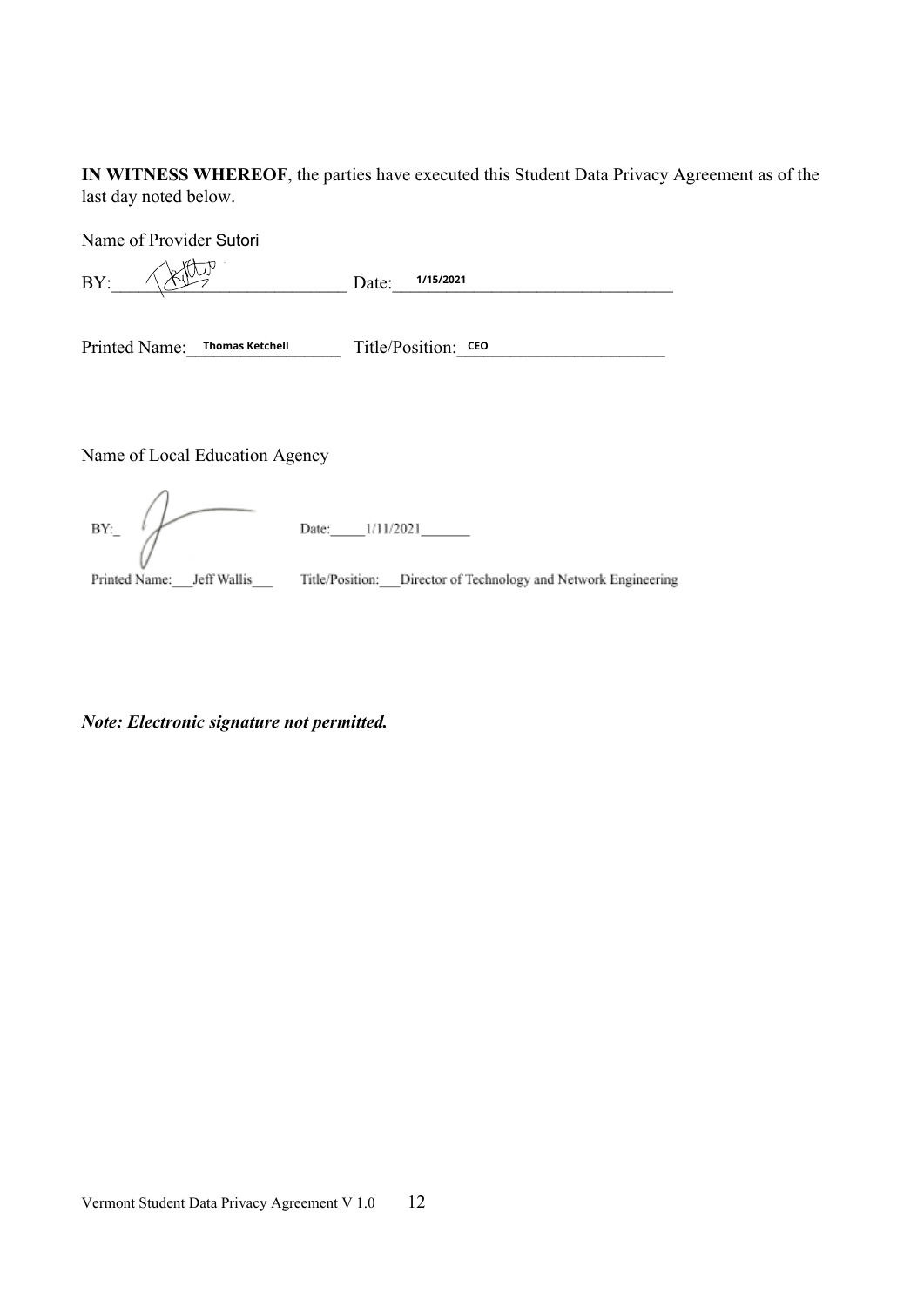### **EXHIBIT "A"**

#### DESCRIPTION OF SERVICES

### [INSERT DETAILED DESCRIPTION OF PRODUCTS AND SERVICES HERE. IF MORE THAN ONE PRODUCT OR SERVICE IS INCLUDED, LIST EACH PRODUCT HERE]

**Sutori enables teachers and students to create interactive stories through a simple and intuitive interface. Adding images, videos, audio files is done in a few clicks while embedding quiz questions and a commenting system add further interactivity and engagement. Sutori also allows users to embed any sort of teaching tool (Thinglink, EdPuzzle, Buncee, Flipgrid...) and resource (Google Maps, Docs, PDF, Prezi...) into a story. Teachers then receive data on how students are working and what answers they are giving.**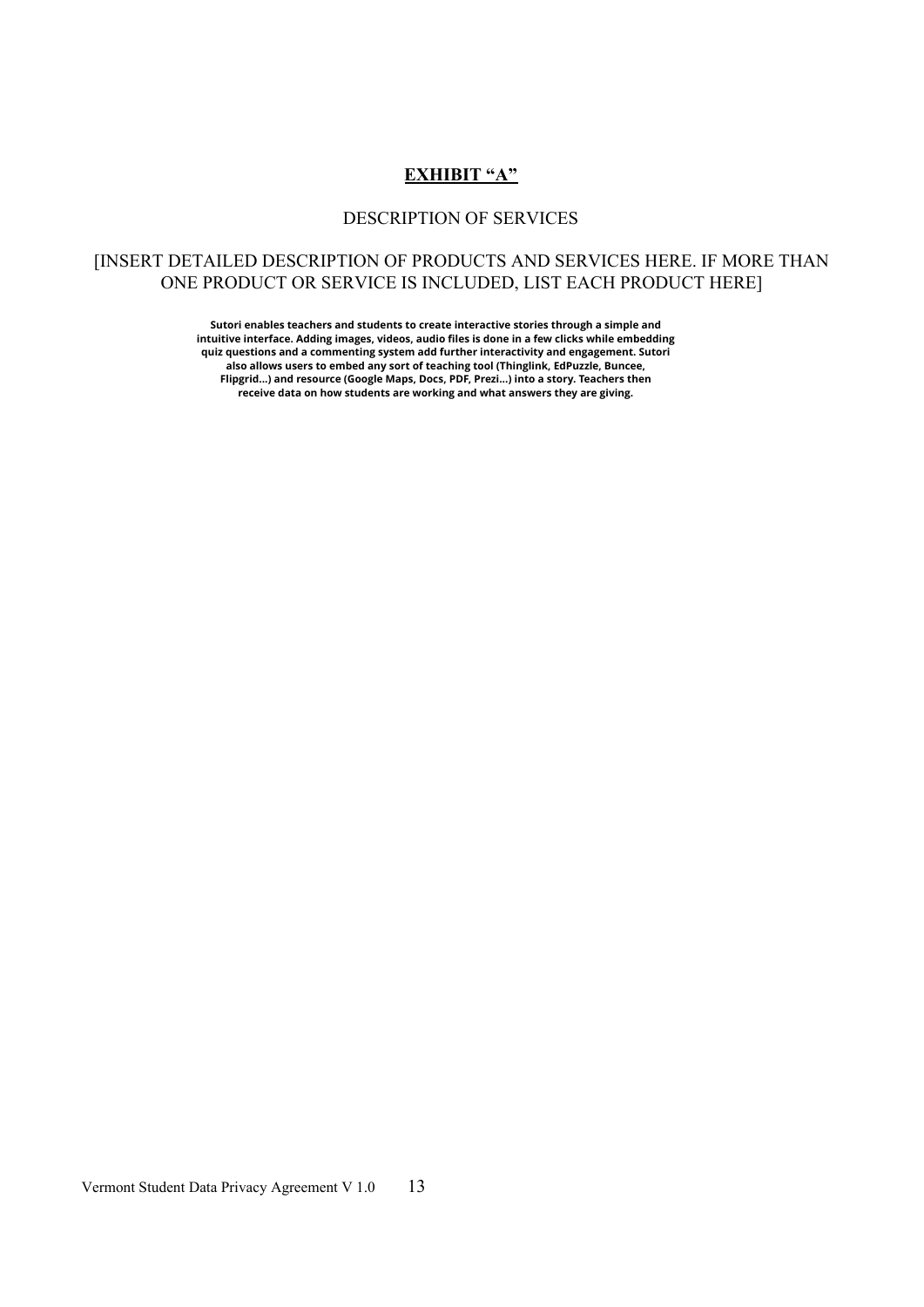### **EXHIBIT "B"**

# **SCHEDULE OF DATA**

|                           |                      |              |                 | Place of Birth       |  |
|---------------------------|----------------------|--------------|-----------------|----------------------|--|
|                           |                      | <b>Check</b> |                 | Gender               |  |
| Category of               |                      | if used      |                 | Ethnicity or race    |  |
| Data                      | <b>Elements</b>      | by           |                 | Language             |  |
|                           |                      | your         |                 | information (native, |  |
|                           |                      | system       |                 | preferred or primary |  |
| Application<br>Technology | IP Addresses of      |              |                 | language spoken by   |  |
|                           | users, Use of        | X            |                 | student)             |  |
|                           | cookies etc.         |              |                 | Other demographic    |  |
| Meta Data                 | Other application    |              |                 | information-Please   |  |
|                           | technology meta      |              |                 | specify:             |  |
|                           | data-Please specify: |              |                 | Student school       |  |
|                           |                      |              |                 | enrollment           |  |
| <b>Application Use</b>    | Meta data on user    |              |                 | Student grade level  |  |
| <b>Statistics</b>         | interaction with     |              |                 | Homeroom             |  |
|                           | application          |              |                 | Guidance counselor   |  |
|                           |                      |              | Enrollment      | Specific curriculum  |  |
|                           | Standardized test    |              |                 | programs             |  |
|                           | scores               |              |                 | Year of graduation   |  |
| Assessment                | Observation data     |              |                 | Other enrollment     |  |
|                           | Other assessment     |              |                 | information-Please   |  |
|                           | data-Please specify: |              |                 | specify:             |  |
|                           |                      |              |                 |                      |  |
|                           | Student school       |              | Parent/Guardian | Address              |  |
|                           | (daily) attendance   |              | Contact         | Email                |  |
| Attendance                | data                 |              | Information     | Phone                |  |
|                           | Student class        |              |                 |                      |  |
|                           | attendance data      |              |                 | Parent ID number     |  |
|                           |                      |              | Parent/Guardian | (created to link     |  |
| Communications            | Online               |              | ID              | parents to students) |  |
|                           | communications       | x            |                 |                      |  |
|                           | that are captured    |              | Parent/Guardian | First and/or Last    |  |
|                           | (emails, blog        |              | Name            |                      |  |
|                           | entries)             |              |                 |                      |  |
|                           |                      |              |                 | Student scheduled    |  |
| Conduct                   | Conduct or           |              | Schedule        | courses              |  |
|                           | behavioral data      |              |                 | Teacher names        |  |
|                           |                      |              |                 |                      |  |
| Demographics              | Date of Birth        |              |                 |                      |  |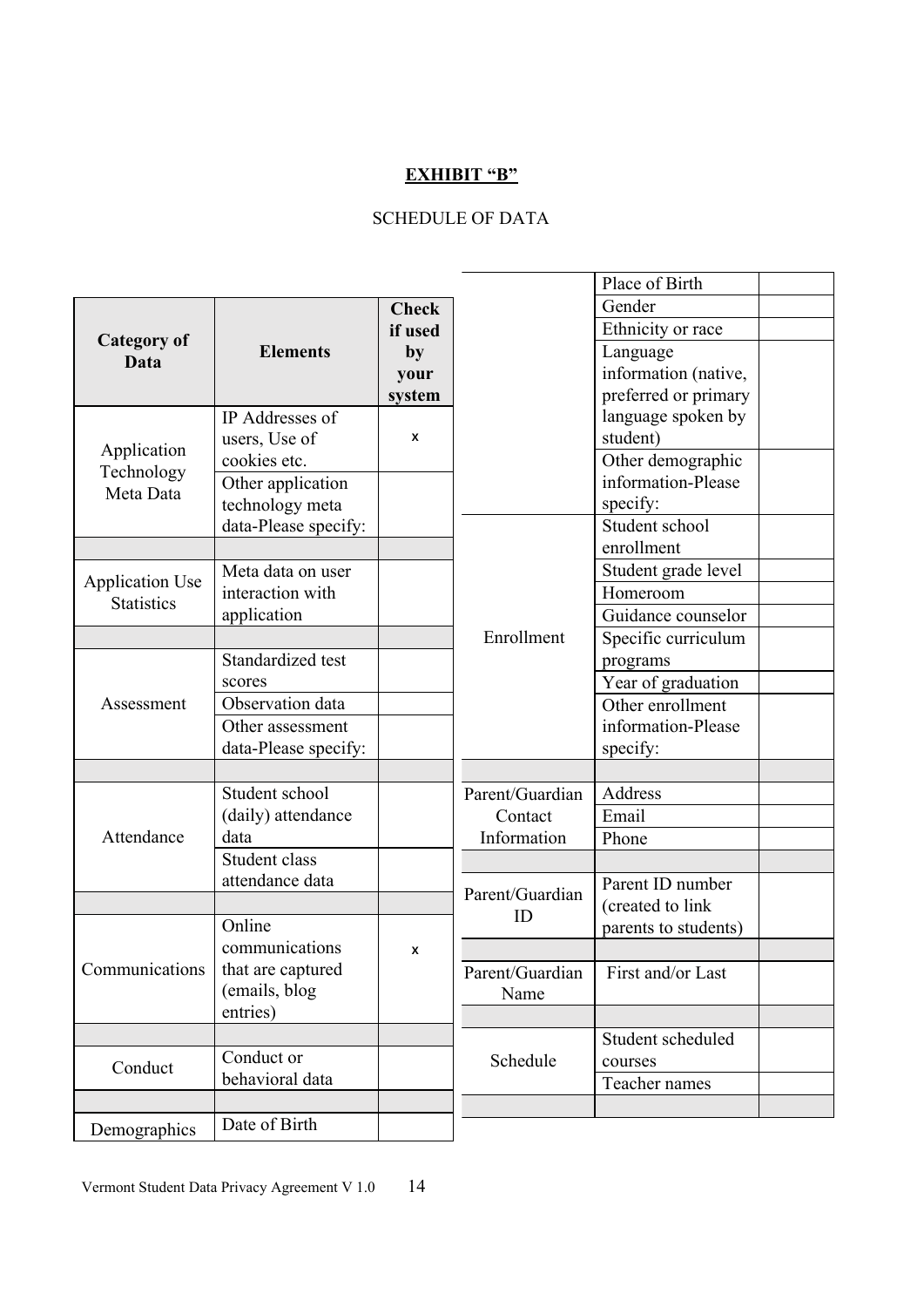|                               | English language<br>learner information<br>Low income status<br>Medical alerts         |                                 |                                      | program-student<br>reads below grade<br>level)                                               |   |
|-------------------------------|----------------------------------------------------------------------------------------|---------------------------------|--------------------------------------|----------------------------------------------------------------------------------------------|---|
| Special Indicator             | /health data<br>Student disability<br>information<br>Specialized<br>education services |                                 | <b>Student Program</b><br>Membership | Academic or<br>extracurricular<br>activities a student<br>may belong to or<br>participate in |   |
|                               | (IEP or $504$ )<br>Living situations<br>(homeless/foster<br>care)                      |                                 | <b>Student Survey</b><br>Responses   | Student responses<br>to surveys or<br>questionnaires                                         |   |
|                               | Other indicator<br>information-Please<br>specify:                                      | <b>Check</b>                    |                                      | Student generated<br>content; writing,<br>pictures etc.                                      | X |
| <b>Category of</b><br>Data    | <b>Elements</b>                                                                        | if used<br>by<br>your<br>system | Student work                         | Other student work<br>data -Please<br>specify:                                               |   |
|                               | Address                                                                                |                                 |                                      | Student course                                                                               |   |
| <b>Student Contact</b>        | Email                                                                                  | X                               |                                      | grades                                                                                       |   |
| Information                   | Phone                                                                                  |                                 |                                      | Student course data                                                                          |   |
|                               |                                                                                        |                                 |                                      | Student course                                                                               |   |
| Student<br>Identifiers        | Local (School<br>district) ID number                                                   |                                 | Transcript                           | grades/performance<br>scores                                                                 |   |
|                               | State ID number<br>Vendor/App<br>assigned student ID<br>number                         |                                 |                                      | Other transcript<br>data -Please<br>specify:                                                 |   |
|                               | Student app<br>username                                                                |                                 |                                      | Student bus<br>assignment                                                                    |   |
|                               | Student app<br>passwords                                                               |                                 |                                      | Student pick up<br>and/or drop off<br>location                                               |   |
|                               |                                                                                        |                                 | Transportation                       | Student bus card ID                                                                          |   |
| <b>Student Name</b>           | First and/or Last                                                                      | X                               |                                      | number                                                                                       |   |
| Student In App<br>Performance | Program/application<br>performance<br>(typing)                                         |                                 |                                      | Other transportation<br>data-Please<br>specify:                                              |   |
|                               | program-student<br>types 60 wpm,                                                       |                                 |                                      | Please list each                                                                             |   |
|                               | reading                                                                                |                                 | Other                                | additional data                                                                              |   |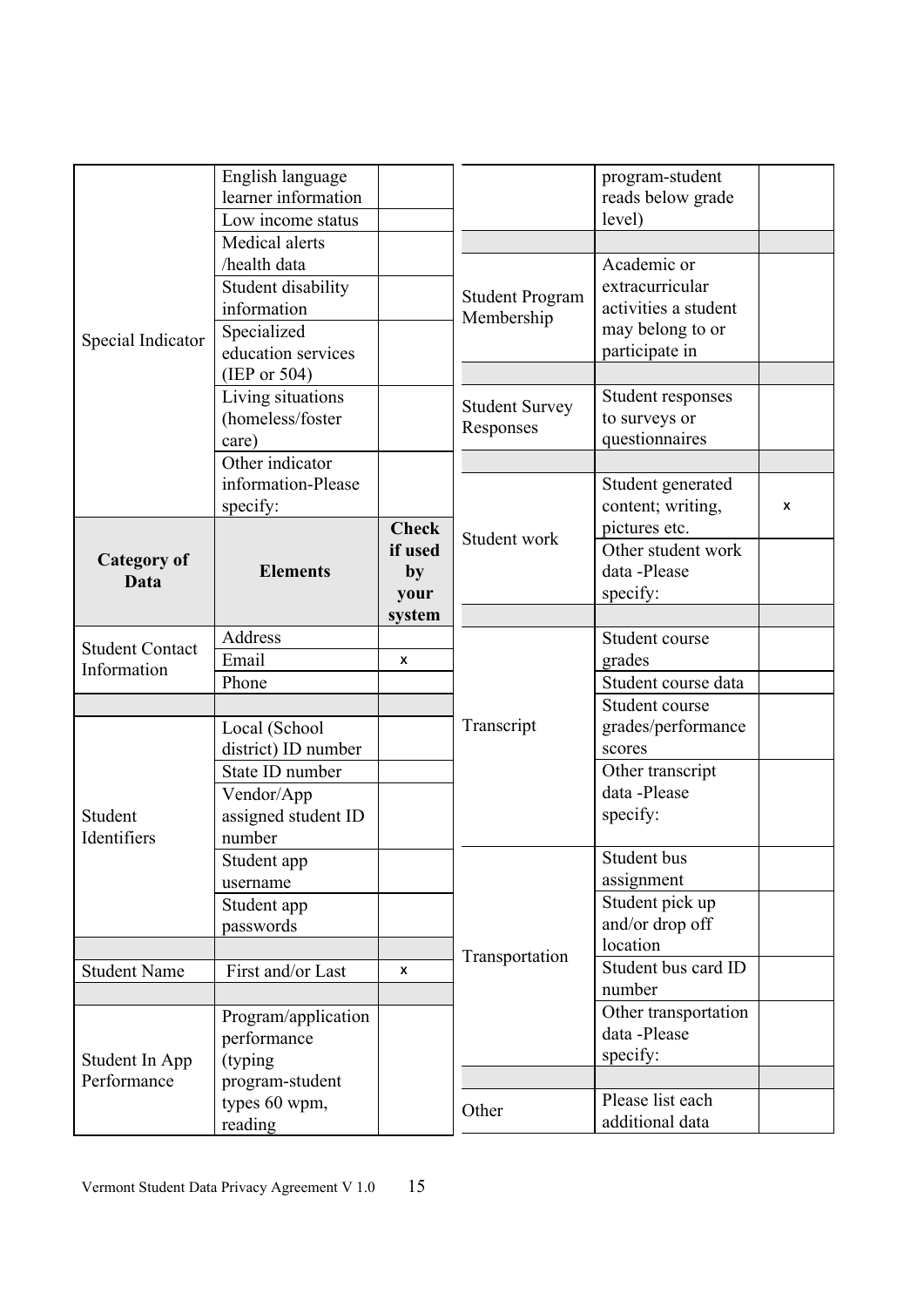| element used,       |  |
|---------------------|--|
| stored or collected |  |
| by your application |  |

No Student Data Collected at this time<br>\*Provider shall immediately notify LEA if this<br>designation is no longer applicable.  $\overline{\phantom{a}}$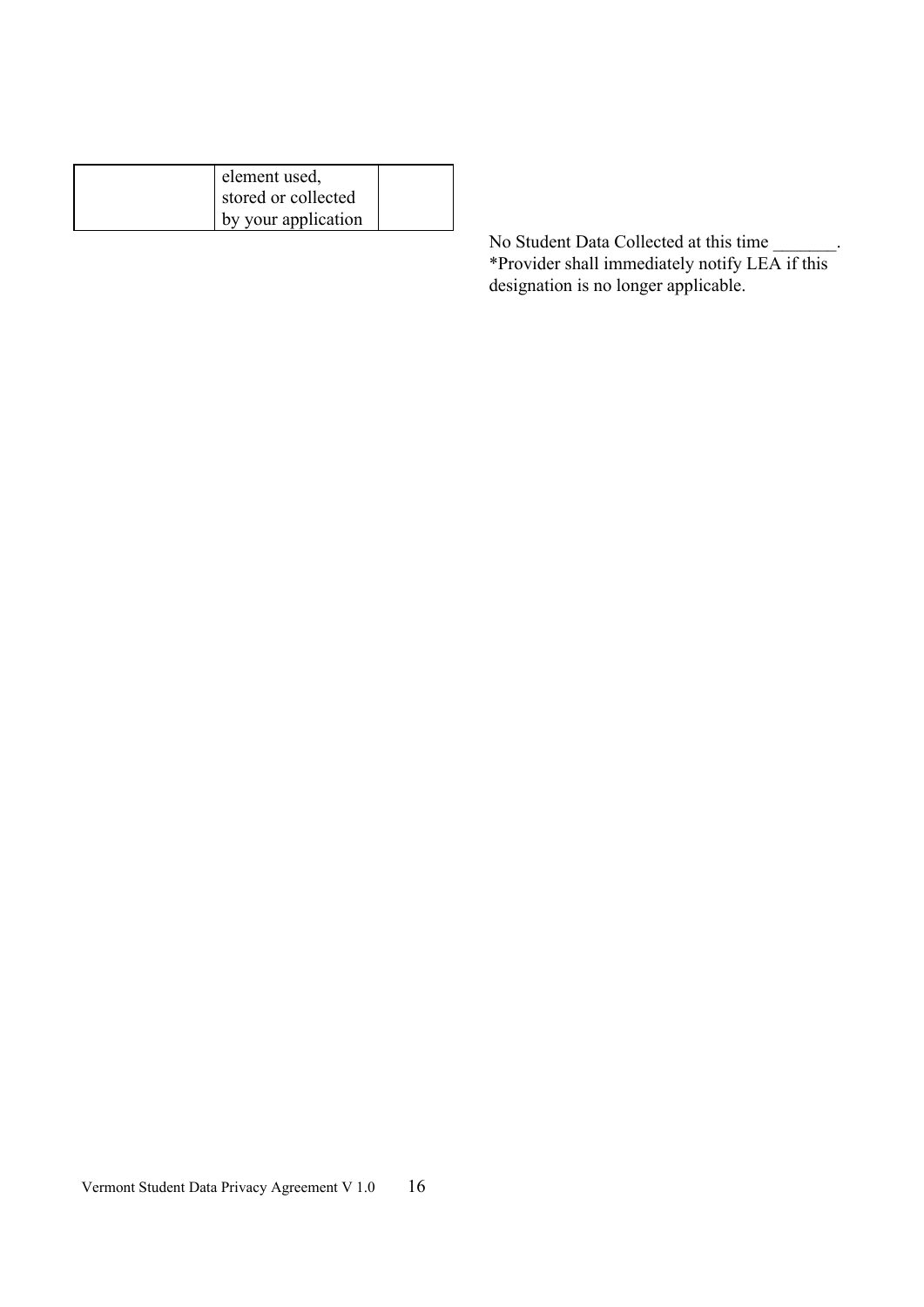### **EXHIBIT "C"**

#### **DEFINITIONS**

**De-Identifiable Information (DII):** De-Identification refers to the process by which the Vendor removes or obscures any Personally Identifiable Information ("PII") from student records in a way that removes or minimizes the risk of disclosure of the identity of the individual and information about them.

**Educational Records:** Educational Records are official records, files and data directly related to a student and maintained by the school or local education agency, including but not limited to, records encompassing all the material kept in the student's cumulative folder, such as general identifying data, records of attendance and of academic work completed, records of achievement, and results of evaluative tests, health data, disciplinary status, test protocols and individualized education programs. For purposes of this DPA, Educational Records are referred to as Student Data.

NIST: Draft National Institute of Standards and Technology ("NIST") Special Publication Digital Authentication Guideline.

**Operator:** The term "Operator" means the operator of an Internet Website, online service, online application, or mobile application with actual knowledge that the site, service, or application is used primarily for K–12 school purposes and was designed and marketed for K–12 school purposes. For the purpose of the Service Agreement, the term "Operator" is replaced by the term "Provider." This term shall encompass the term "Third Party," as it is found in applicable state statues.

Personally Identifiable Information (PII): The terms "Personally Identifiable Information" or "PII" shall include, but are not limited to, student data, metadata, and user or pupil-generated content obtained by reason of the use of Provider's software, website, service, or app, including mobile apps, whether gathered by Provider or provided by LEA or its users, students, or students' parents/guardians. PII includes Indirect Identifiers, which is any information that, either alone or in aggregate, would allow a reasonable person to be able to identify a student to a reasonable certainty. For purposes of this DPA, Personally Identifiable Information shall include the categories of information listed in the definition of Student Data.

**Provider:** For purposes of the Service Agreement, the term "Provider" means provider of digital educational software or services, including cloud-based services, for the digital storage, management, and retrieval of pupil records. Within the DPA the term "Provider" includes the term "Third Party" and the term "Operator" as used in applicable state statutes.

**Pupil Generated Content:** The term "pupil-generated content" means materials or content created by a pupil during and for the purpose of education including, but not limited to, essays, research reports, portfolios, creative writing, music or other audio files, photographs, videos, and account information that enables ongoing ownership of pupil content.

**Pupil Records:** Means both of the following: (1) Any information that directly relates to a pupil that is maintained by LEA and (2) any information acquired directly from the pupil through the use of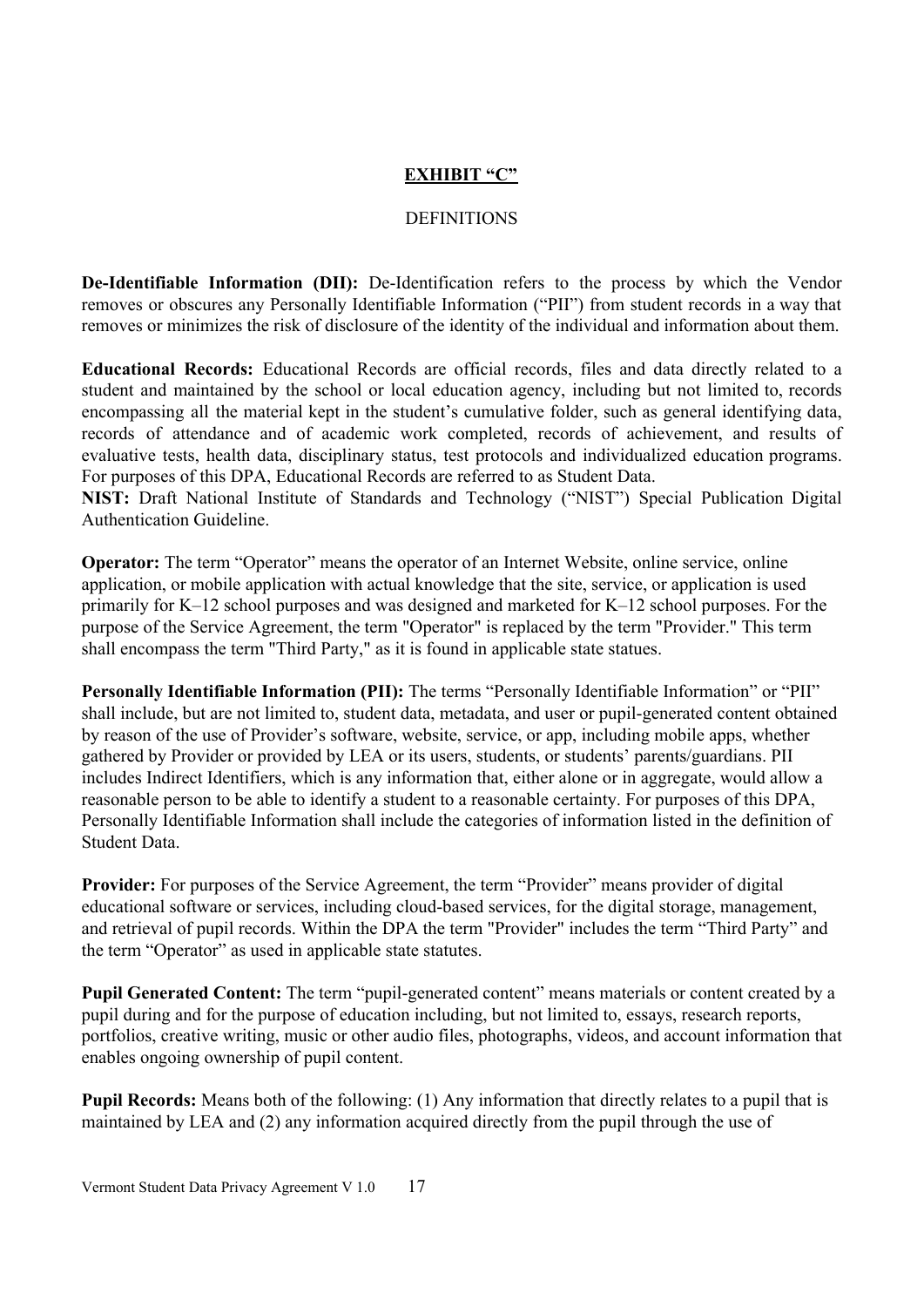instructional software or applications assigned to the pupil by a teacher or other LEA employee. For the purposes of this Agreement, Pupil Records shall be the same as Educational Records, Student Personal Information and Covered Information, all of which are deemed Student Data for the purposes of this Agreement.

Service Agreement: Refers to the Contract or Purchase Order to which this DPA supplements and modifies

**School Official:** For the purposes of this Agreement and pursuant to 34 CFR 99.31 (B), a School Official is a contractor that: (1) Performs an institutional service or function for which the agency or institution would otherwise use employees; (2) Is under the direct control of the agency or institution with respect to the use and maintenance of education records; and (3) Is subject to 34 CFR 99.33(a) governing the use and re-disclosure of personally identifiable information from student records.

Student Data: Student Data includes any data, whether gathered by Provider or provided by LEA or its users, students, or students' parents/guardians, that is descriptive of the student including, but not limited to, information in the student's educational record or email, first and last name, home address, telephone number, email address, or other information allowing online contact, discipline records, videos, test results, special education data, juvenile dependency records, grades, evaluations, criminal records, medical records, health records, social security numbers, biometric information, disabilities, socioeconomic information, food purchases, political affiliations, religious information text messages. documents, student identifies, search activity, photos, voice recordings or geolocation information. Student Data shall constitute Pupil Records for the purposes of this Agreement, and for the purposes of Vermont and Federal laws and regulations. Student Data as specified in Exhibit B is confirmed to be collected or processed by the Provider pursuant to the Services. Student Data shall not constitute that information that has been anonymized or de-identified, or anonymous usage data regarding a student's use of Provider's services.

SDPC (The Student Data Privacy Consortium): Refers to the national collaborative of schools, districts, regional, territories and state agencies, policy makers, trade organizations and marketplace providers addressing real-world, adaptable, and implementable solutions to growing data privacy concerns.

Student Personal Information: "Student Personal Information" means information collected through a school service that personally identifies an individual student or other information collected and maintained about an individual student that is linked to information that identifies an individual student. For purposes of this DPA, Student Personal Information is referred to as Student Data.

Subscribing LEA: An LEA that was not party to the original Services Agreement and who accepts the Provider's General Offer of Privacy Terms.

Sub-processor: For the purposes of this Agreement, the term "Sub-processor" (sometimes referred to as the "Subcontractor") means a party other than LEA or Provider, who Provider uses for data collection, analytics, storage, or other service to operate and/or improve its software, and who has access to PII.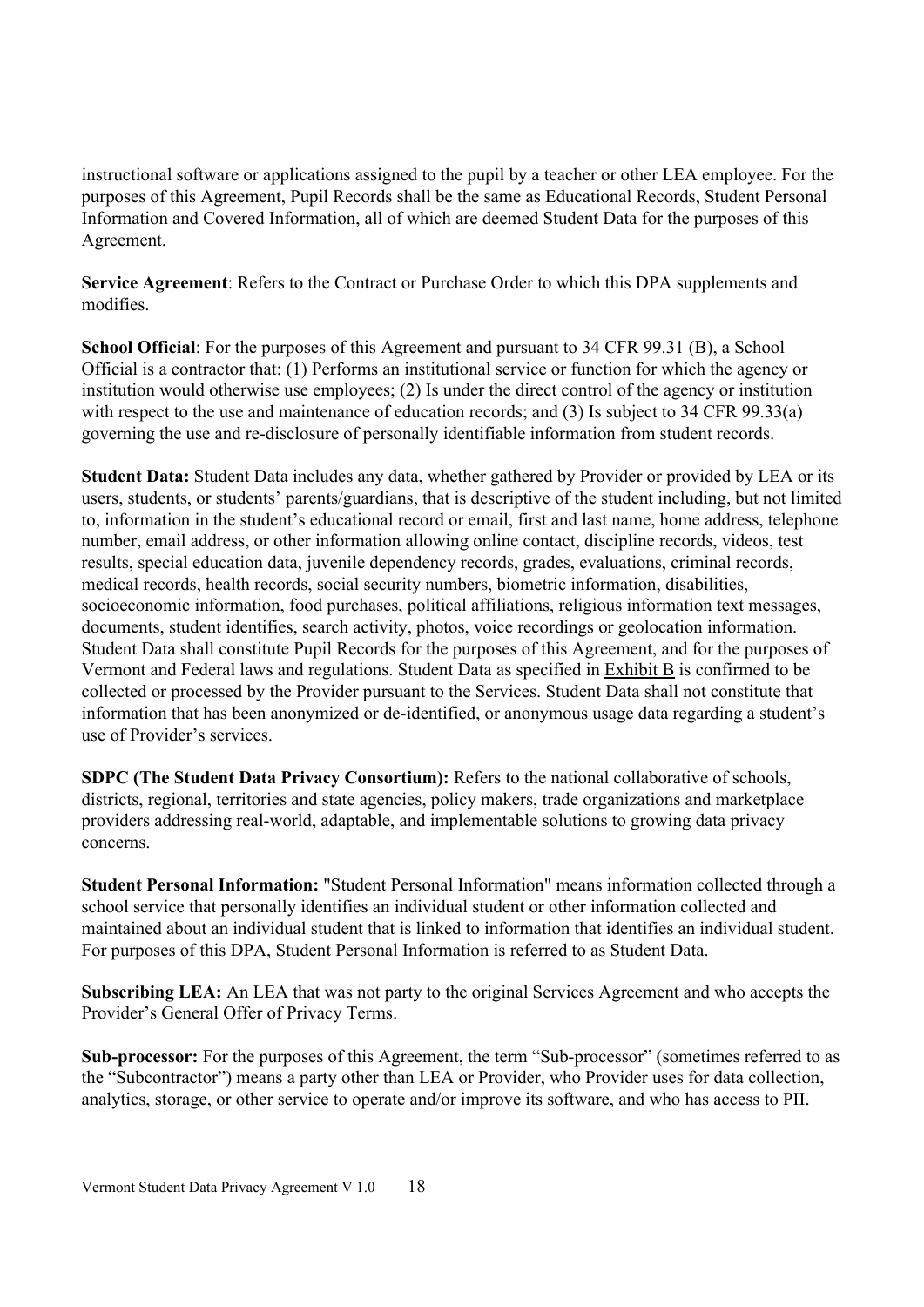Targeted Advertising: Targeted advertising means presenting an advertisement to a student where the selection of the advertisement is based on student information, student records or student generated content or inferred over time from the usage of the Provider's website, online service or mobile application by such student or the retention of such student's online activities or requests over time.

Third Party: The term "Third Party" means a provider of digital educational software or services, including cloud-based services, for the digital storage, management, and retrieval of pupil records. However, for the purpose of this Agreement, the term "Third Party" when used to indicate the provider of digital educational software or services is replaced by the term "Provider."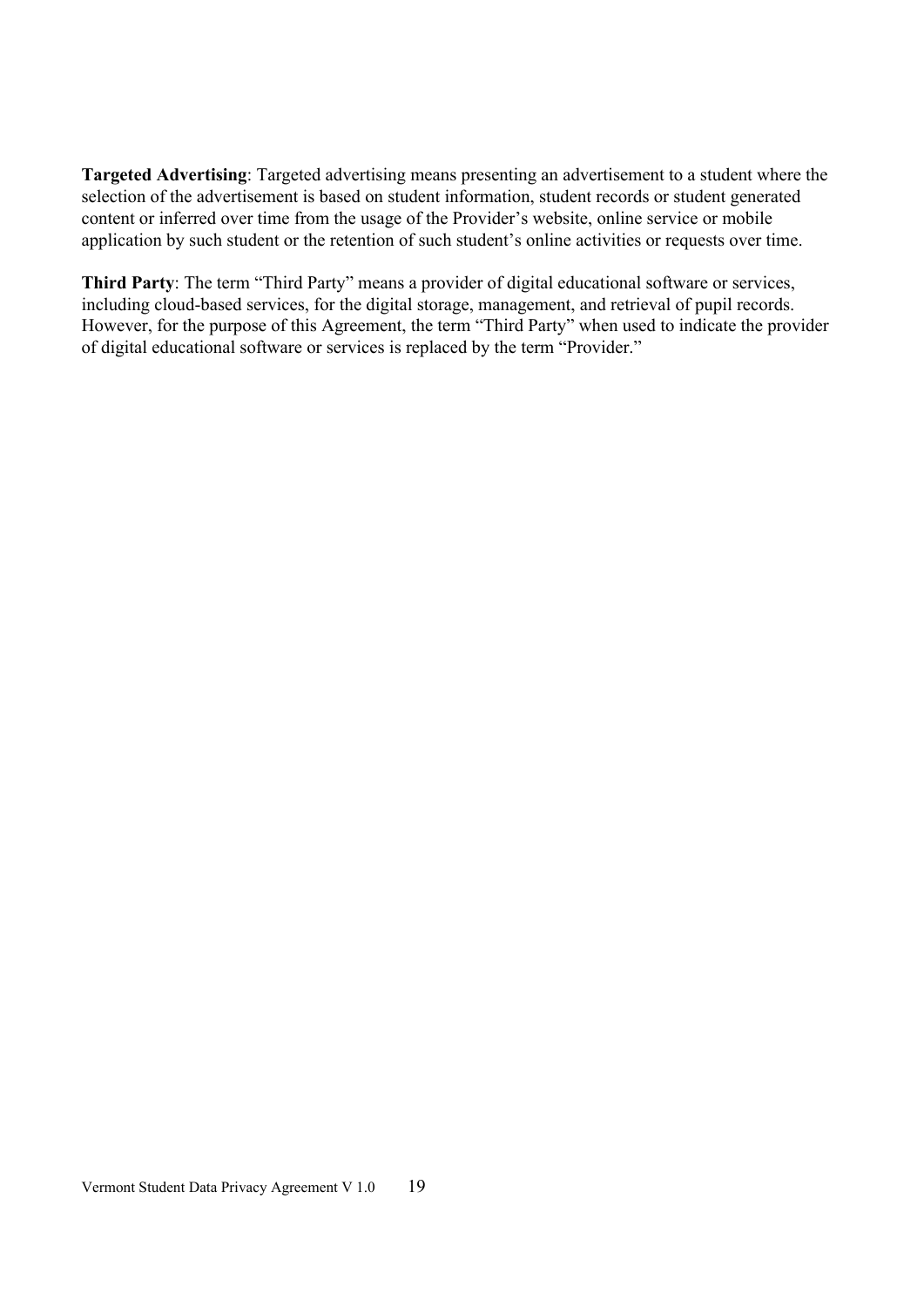### **EXHIBIT "D"**

### DIRECTIVE FOR DISPOSITION OF DATA

[Name or District or LEA] directs [Name of Company] to dispose of data obtained by Company pursuant to the terms of the Service Agreement between LEA and Company. The terms of the Disposition are set forth below:

| <b>Extent of Disposition</b><br>Disposition shall be:                               | Partial. The categories of data to be disposed of are as<br>follows:<br>[INSERT CATEGORIES]<br>Complete. Disposition extends to all categories of data.                                                                                                                     |
|-------------------------------------------------------------------------------------|-----------------------------------------------------------------------------------------------------------------------------------------------------------------------------------------------------------------------------------------------------------------------------|
|                                                                                     |                                                                                                                                                                                                                                                                             |
| <b>Nature of Disposition</b><br>Disposition shall be by:                            | Destruction or deletion of data.<br>Transfer of data. The data shall be transferred as set forth<br>in an attachment to this Directive. Following confirmation from<br>LEA that data was successfully transferred, Provider shall<br>destroy or delete all applicable data. |
|                                                                                     |                                                                                                                                                                                                                                                                             |
| <b>Timing of Disposition</b><br>Data shall be disposed of by the<br>following date: | As soon as commercially practicable<br>By (Insert Date)<br>[Insert special instructions.]                                                                                                                                                                                   |

Authorized Representative of LEA

Date

Verification of Disposition of Data by Authorized Representative of Provider Sutori

 $\overline{Date}$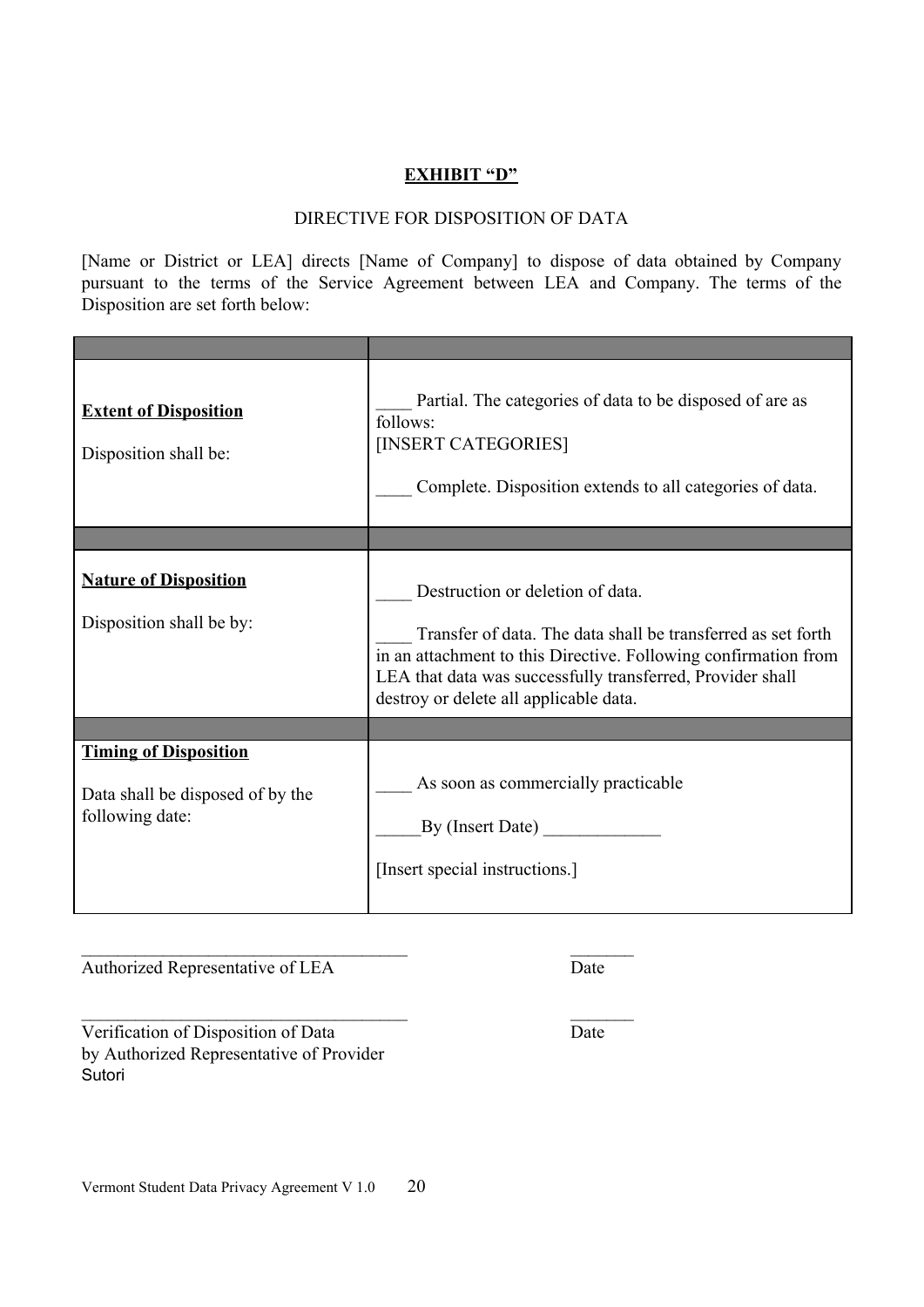Authorized Representative of Company

**OPTIONAL EXHIBIT "E" GENERAL OFFER OF PRIVACY TERMS** 

### 1 Offer of Terms

Provider offers the same privacy protections found in this DPA between it and the LEA to any other school district ("Subscribing LEA") who accepts this General Offer though its signature below. The Provider agrees that the information on the next page will be replaced throughout the Agreement with the information specific to the Subscribing LEA filled on the next page for the Subscribing LEA. This General Offer shall extend only to privacy protections and Provider's signature shall not necessarily bind Provider to other terms, such as price, term, or schedule of services, or to any other provision not addressed in this DPA. The Provider and the Subscribing LEA may also agree to change the data provide by LEA to the Provider to suit the unique needs of the Subscribing LEA. The Provider may withdraw the General Offer in the event of: (1) a material change in the applicable privacy statues; (2) a material change in the services and products subject listed in the Originating Service Agreement; or three (3) years after the date of Provider's signature to this Form. Provider shall notify the LEA in the event of any withdrawal so that this information may be transmitted to the Subscribing LEAs.

Sutori

 $BY:$ 

Printed Name: THOMAS KETCHELL

Date: 1/15/2021

Title/Position: CEO

### 2. Subscribing LEA

A Subscribing LEA, by signing a separate Service Agreement with Provider, and by its signature below, accepts the General Offer of Privacy Terms. The Subscribing LEA's individual information is contained on the next page. The Subscribing LEA and the Provider shall therefore be bound by the same terms of this DPA.

 $BY:$ 

Printed Name:

Date:

Title/Position:

21 Vermont Student Data Privacy Agreement V 1.0

Date